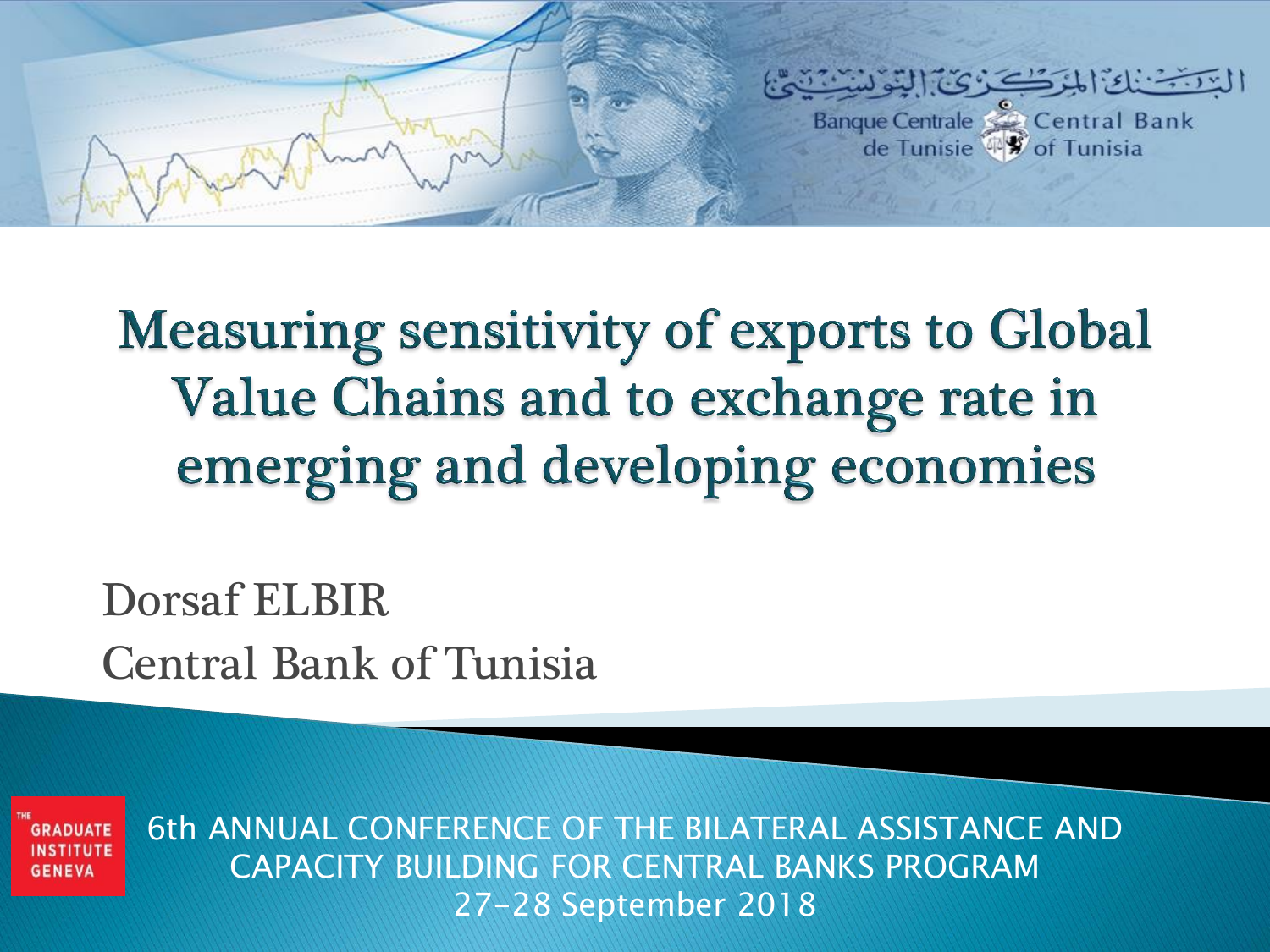### Introduction

**The Common Street, Inc.** 

- We examine the sensitivity of exports to the exchange rate volatility over time and across countries.
- We analyze how the formation of GVCs has impacted this relation and if there is a threshold effect of GVCs when measuring the impact of the exchange rate on exports.

(Mattoo et al., 2012, Eichengreen and Gupta, 2013, Auboin and Ruta, 2013, Eichengreen and Tong, 2015, Ahmed et al., 2015, Cheng et al., 2016)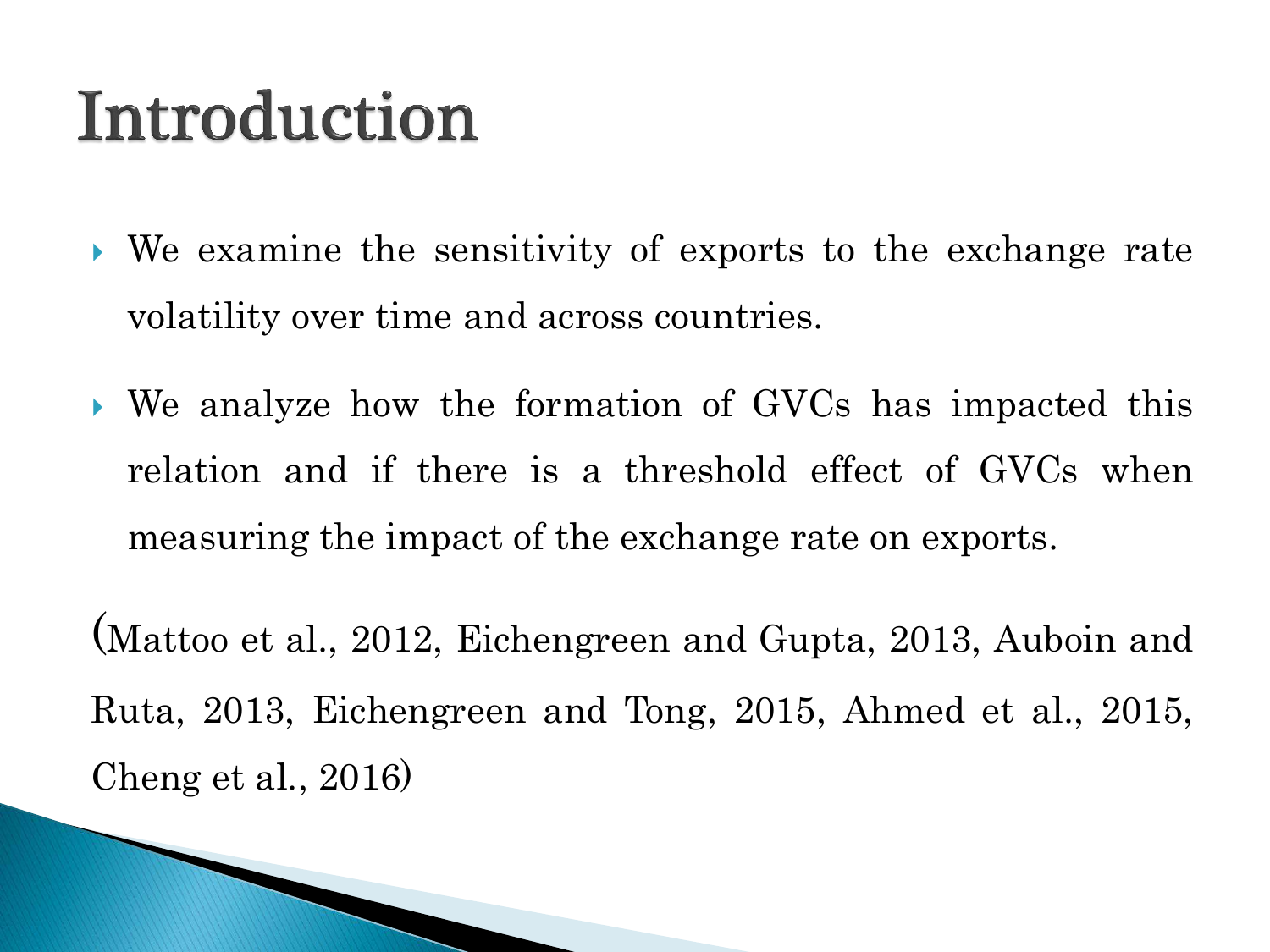# **Variables and Data**

- **This analysis focuses on a panel of 27 emerging and** developing countries covering the period 2000-2014.
- Endogenous variable: Exports
- ▶ Control Variable: The GDP growth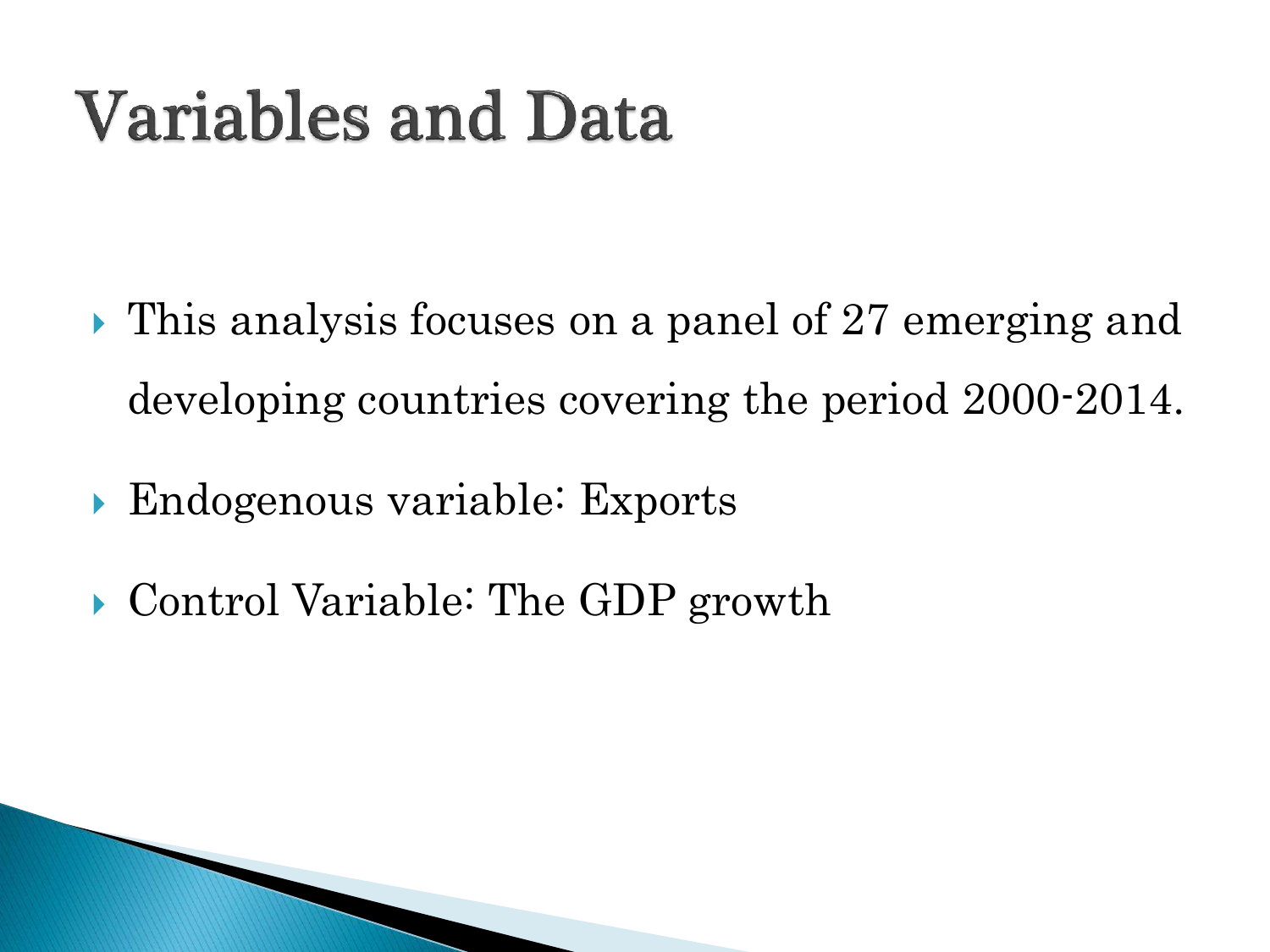## **Variables and Data**

**Explicative variables:** 

#### Exchange Rate

The real effective exchange rate (REER)

Global Value Chains (method developed by Koopan et al(2010))

$$
GVC
$$
participation<sub>ijt</sub> =  $FL + BL$ 

$$
= \frac{IV_{ijt}}{EXP_{ijt}} + \frac{FV_{ijt}}{EXP_{ijt}}
$$

$$
GVC position_{ijt} = \ln\left(1 + \frac{IV_{ijt}}{EXP_{ijt}}\right) - \ln\left(1 + \frac{FV_{ijt}}{EXP_{ijt}}\right)
$$

Forward Linkages (FL) is the value of inputs produced domestically in country i embodied in sector j that are used in other countries' exports

Backward Linkages (BL) is the foreign value added content of imports in gross exports.

This indicator measures the relative position of sector j in country i at t time within the GVCs.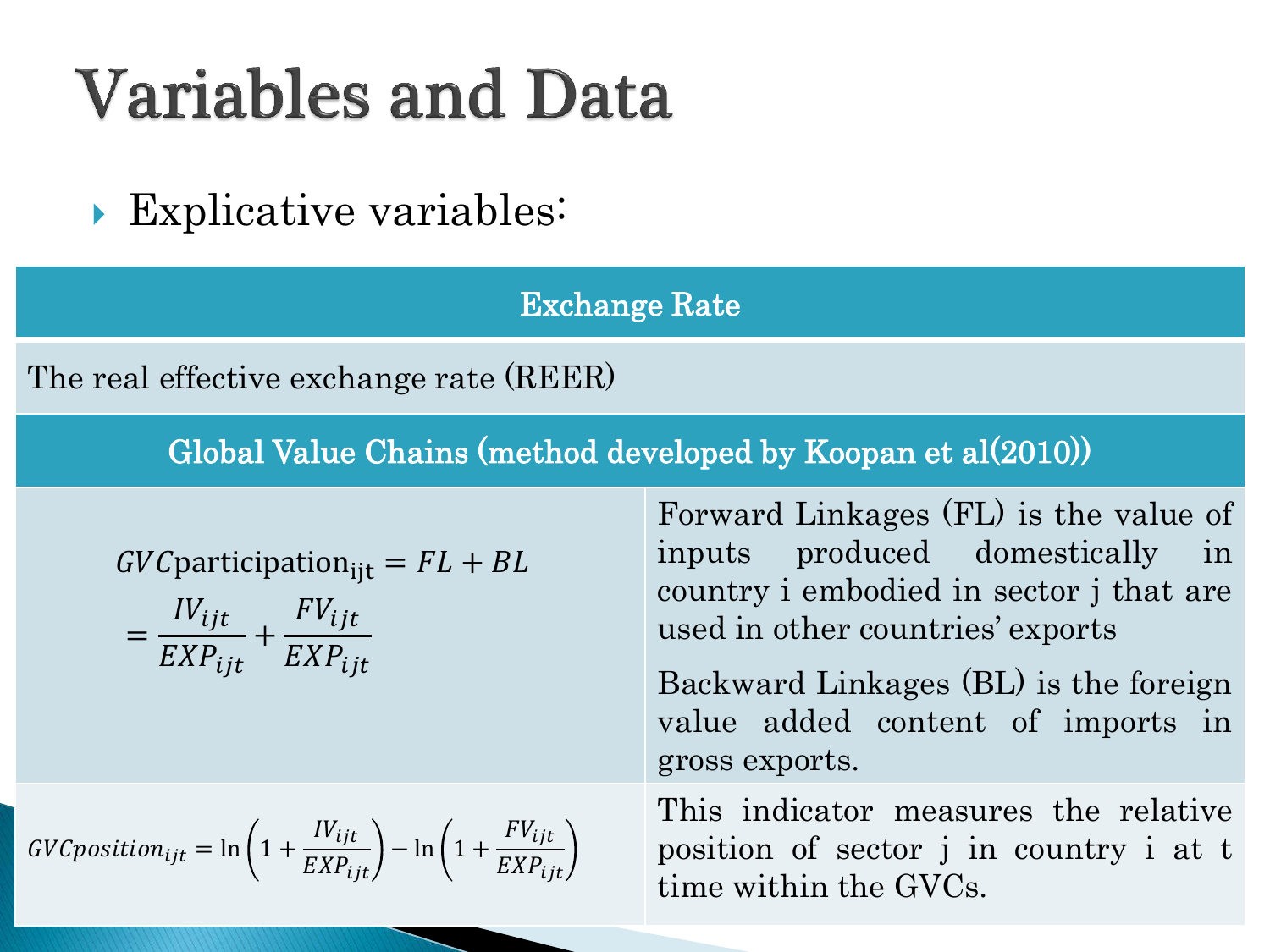# **Empirical model**

- We test at first the direct effect of Global Value Chains and exchange rate volatility on exports using a dynamic panel model:  $y_{ijt} = \alpha + \beta_1 y_{ijt-1} + \beta_2 R E E R_{ijt} + \beta_3 G V C_{ijt} + \beta_5 X_{ijt} + \varepsilon_{ijt}$  (1)
- $\triangleright$  We refine the analysis by introducing the key interaction term between GVCs and REER indicator to detect, possibly, the presence of a threshold effect of GVCs:

 $y_{ijt} = \alpha + \beta_1 y_{ijt-1} + \beta_2 R E E R_{ijt} + \beta_3 G V C_{ijt} + \beta_4 G V C_{ijt} R E E R_{ijt} + \beta_5 X_{ijt} + \varepsilon_{ijt}$  (2)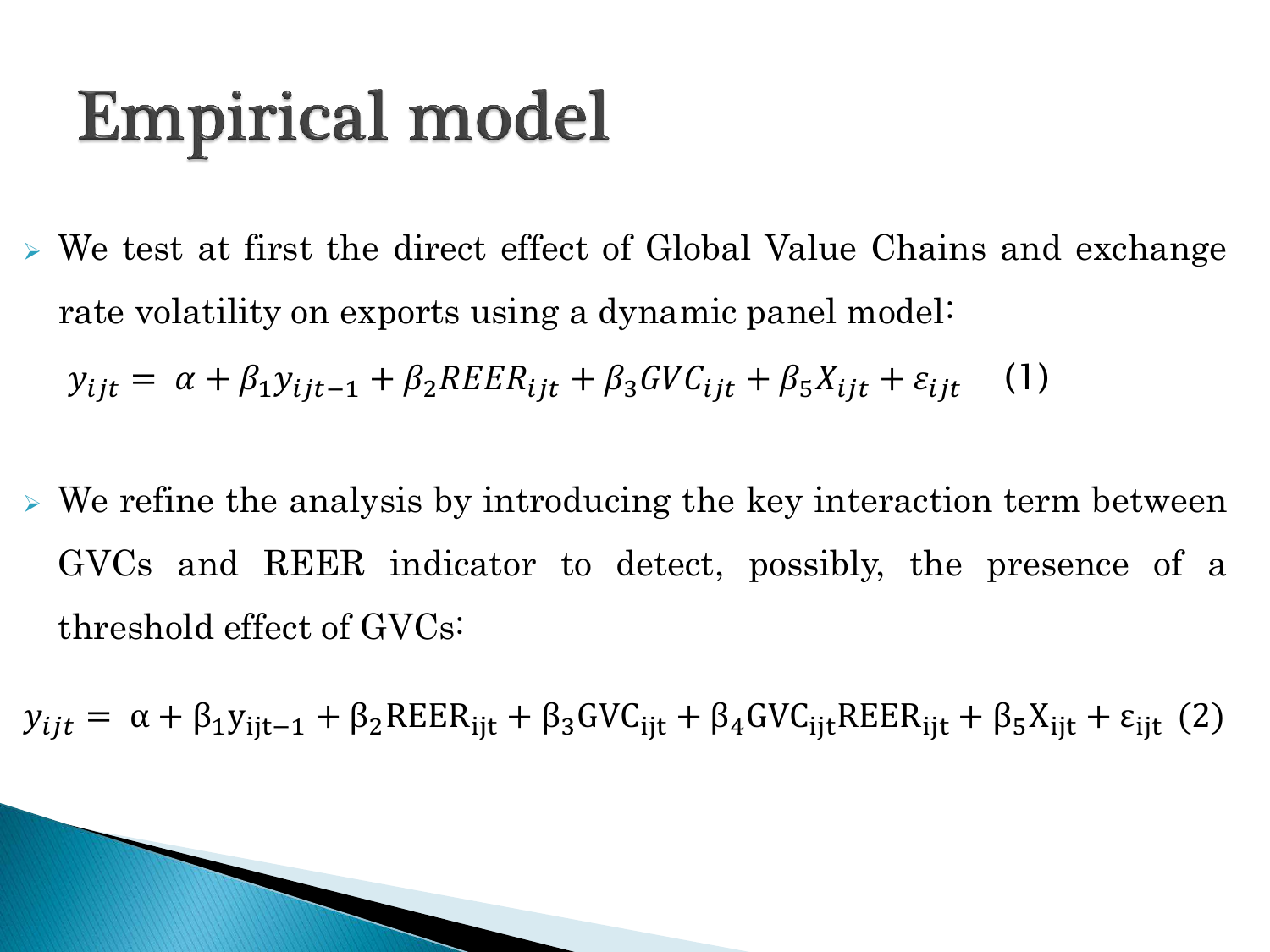# **Empirical model**

- The marginal impact of REER on exports is expressed as follows:  $\boldsymbol{\sigma}$ y $_{ijt}$  $\boldsymbol{\mathit{g}}$ REER $_{ijt}$  $= \beta_2 + \beta_4 G V C_{ijt}$  (3)
- When  $\beta_4$  is negative, the marginal impact of the exchange rate on exports is more negative at a greater level of GVCs. When  $\beta_4$  is positive, the greater level of GVCs will reduce the negative impact of exchange rate on exports.
- $\triangleright$  The threshold value of GVC is expressed as follows:  $\boldsymbol{\theta}$ y<sub>ijt</sub>  $\boldsymbol{\mathit{g}}$ REE $R_{ijt}$  $\mathbf{p} = \mathbf{0} \leftrightarrow \beta_2 + \beta_4 G V C_{ijt} = \mathbf{0} \leftrightarrow \textit{Threshold GVC} = \frac{1}{2}$  $-\beta_2$  $\beta_4$ (4)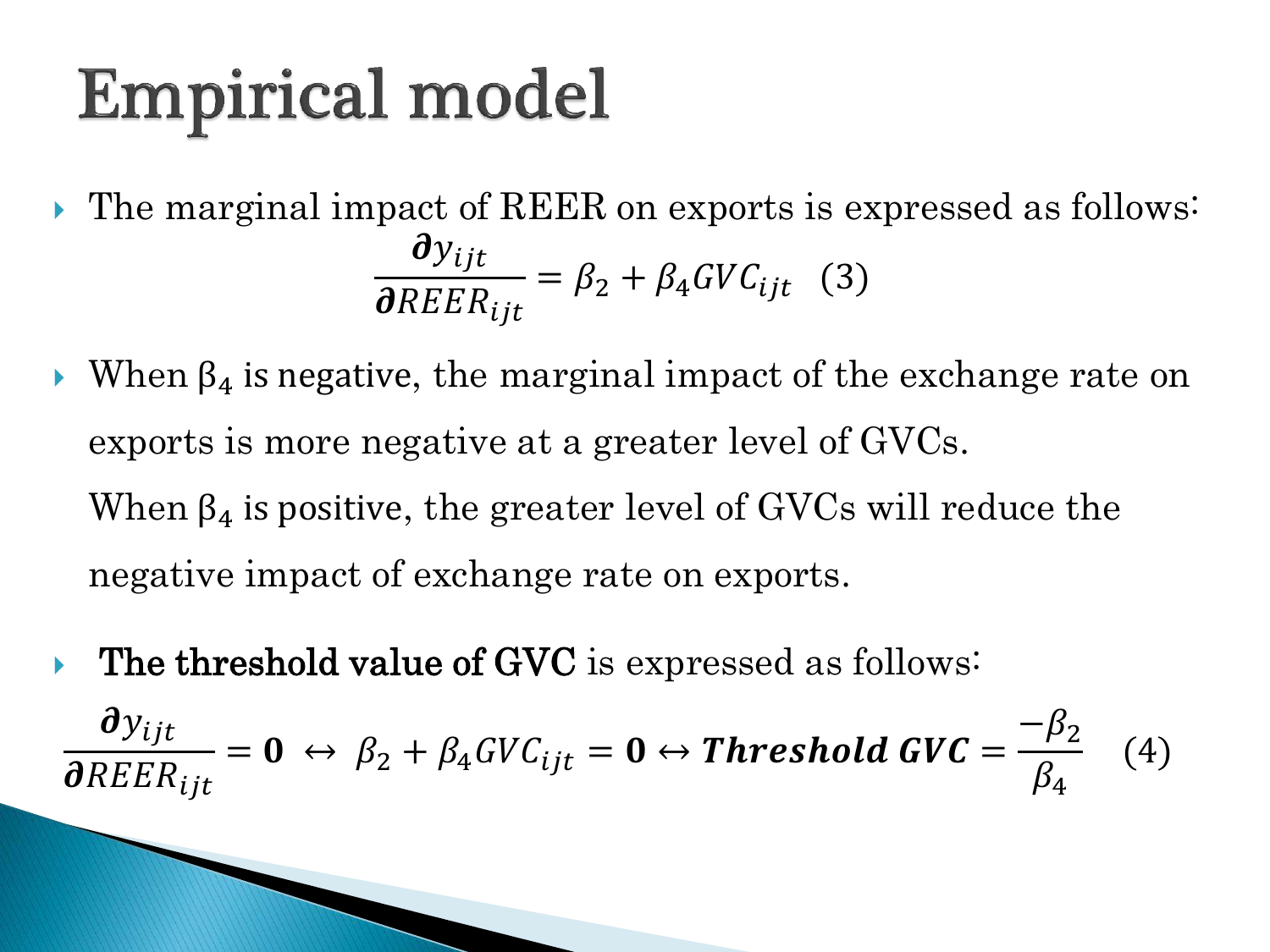# **Results**

The three first columns are the estimation for the equation (3) and the two last columns are for equation (4).

**Table: Real exchange rate, global value chain and export**

| Variables                                | (1)        | (2)         | (3)       | (4)        | (5)        |
|------------------------------------------|------------|-------------|-----------|------------|------------|
| <b>REER</b>                              | $-0.0082*$ | $-0.0093**$ | $-0.015*$ | $-0.019*$  | $-0.032**$ |
|                                          | (0.078)    | (0.011)     | (0.078)   | (0.064)    | (0.049)    |
| GVCparticipatio                          |            | $0.0011***$ |           | $0.0017*$  |            |
|                                          |            | (0.000)     |           | (0.069)    |            |
| <b>GVC</b> position                      |            |             | $0.013*$  |            | $0.084*$   |
|                                          |            |             | (0.086)   |            | (0.076)    |
| REER×GVCparticipation                    |            |             |           | $0.018*$   |            |
|                                          |            |             |           | (0.058)    |            |
| <b>REER</b> ×GVCposition                 |            |             |           |            | $0.043*$   |
|                                          |            |             |           |            | (0.077)    |
| $y_{ijt-1}$                              | $0.865***$ | $0.733***$  | 0.0013    | $0.0044**$ | $0.0014*$  |
|                                          | (0.000)    | (0.000)     | (0.626)   | (0.016)    | (0.052)    |
| Test of Sragan $(p$ -value) <sup>1</sup> | 0.198      | 0.661       | 0.584     | 0.660      | 0.795      |
| Test of second order correlation         | 0.321      | 0.744       | 0.542     | 0.964      | 0.827      |
| $(p$ -value) <sup>2</sup>                |            |             |           |            |            |
| Threshold Value of GVCs                  |            |             |           | 0.1056     | 0.0932     |
| $\left(-\beta_2/\beta_4\right)$          |            |             |           |            |            |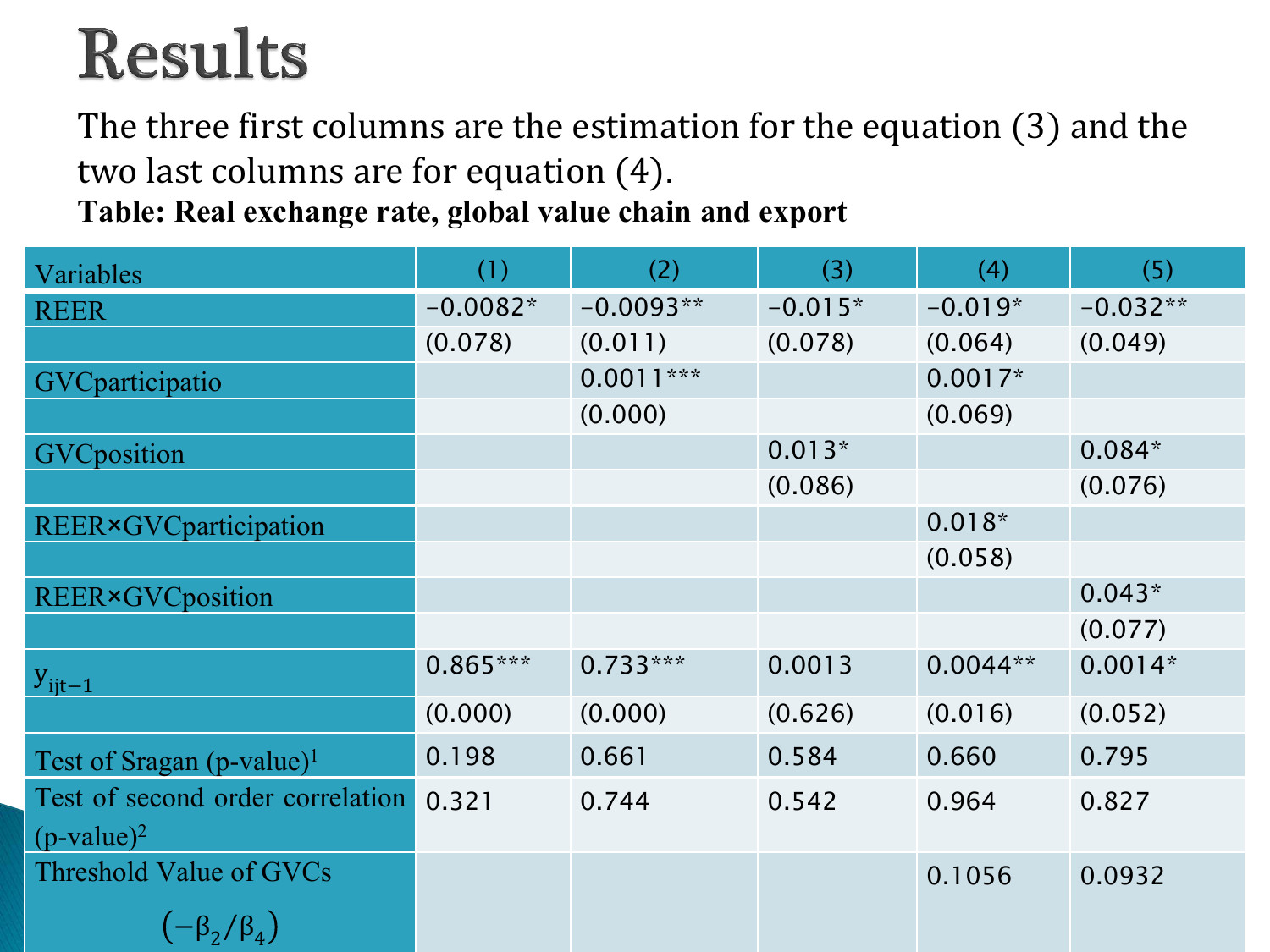### **Results**

- The estimation results with the System GMM method of the two specifications of equation (1) and equation (2) to test the interaction between the exchange rate and global value chains validate the presence of the threshold effect.
- Without GVC participation, the REER impact on export is  $(-0.019)$ , therefore on average the GVC participation reduces this negative impact by approximately 16 percent.  $(0.16=0.018*0.1721/0.019$  (an average of GVCparticipation is 0.1721)).

The GVCs can reduce the negative impact of exchange rate on exports.